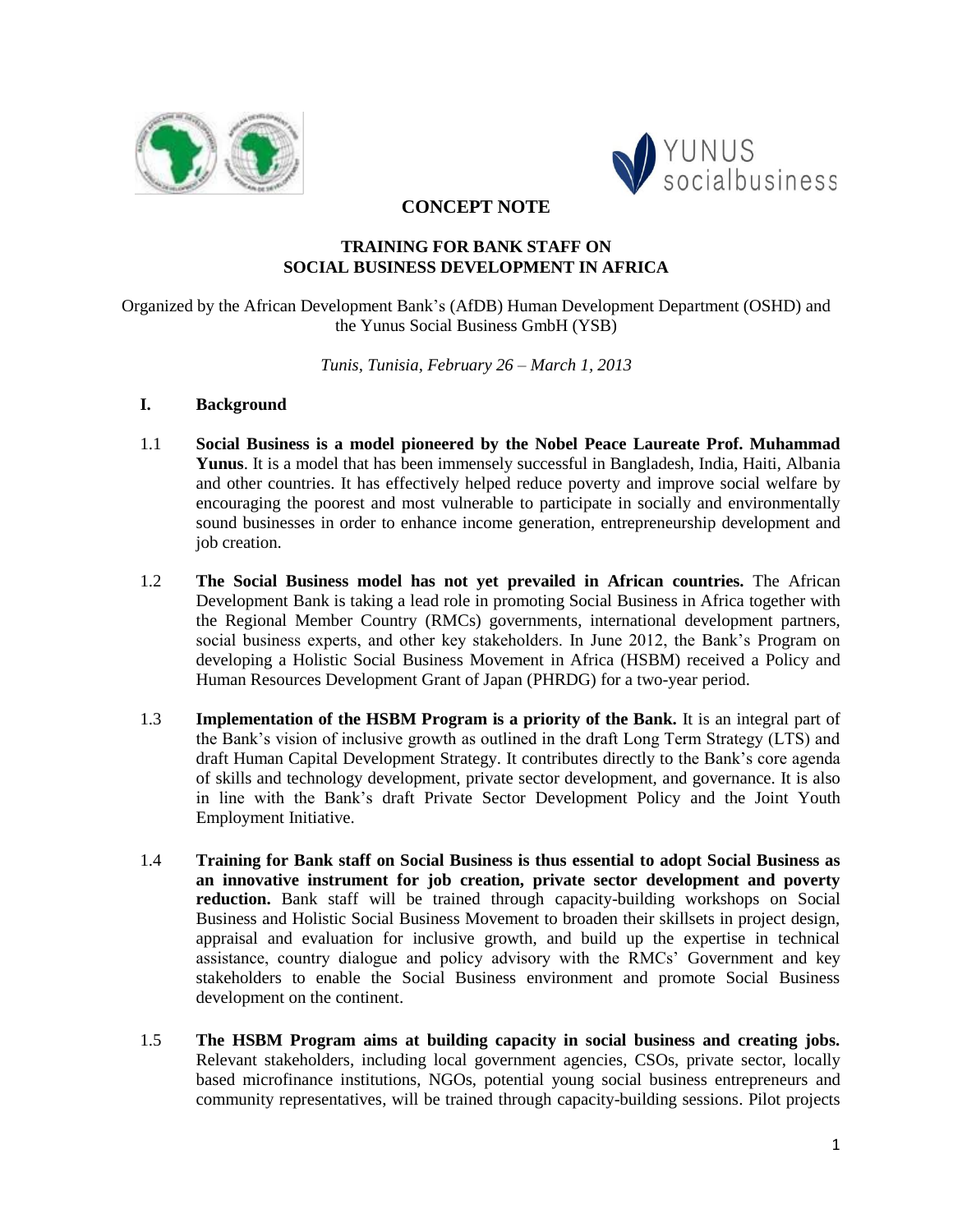will be implemented in **Tunisia, Togo and Uganda** with a direct impact on youth employment and entrepreneurship. The HSBM Program is planned to expand to other RMCs with proven effectiveness upon completion of the pilot projects.

1.6 **In Tunisia, this program is complementary to the highly successful [Souk At-Tanmia](http://www.afdb.org/en/news-and-events/article/souk-at-tanmia-celebrates-inclusive-and-sustainable-employment-with-a-new-generation-of-talented-entrepreneurs-in-tunisia-10196/) initiative.** Both programs focus on Youth Employment through the empowerment of the Youth and the stimulation of entrepreneurship. While Souk At-Tanmia focuses more on grassroots projects, with grants of 10,000-30,000 Tunisian Dinars, the HSBM Program focuses on projects with investment needs between 50,000-350,000 USD.

## **II. Format of Capacity-Building Workshops**

- 2.1 **The capacity-building workshops will kick off with a four-day training at AfDB headquarters gathering around 50-60 Bank staff.** Staff will benefit from a deep immersion into Social Business and Holistic Social Business Movements.
- 2.2 **Workshop materials will be designed by Yunus Social Business.** The training will be delivered in English with simultaneous translation. Training materials will be provided in both English and French.
- 2.3 **Through a highly interactive working environment, well-documented presentations, brainstorming, question labs, and breakout sessions the training will be hands-on and focus on creativity.** The training will underscore the practical elements or "action-learning modules". Bank staff will be invited to brainstorm in applying social business instruments and modality to real-life situations in any given country.

## III. **Trainer**

3.1 **Yunus Social Business will deliver the training**. The individual trainers will include: Saskia Bruysten, CEO; Sylvain Franc de Ferriere, Program Director; Shkelzen Marku, Albania Country Director; and Karen Hitschke, Fund Director.

# **IV. Trainees**

4.1 **On each training day, we expect a maximum of 50 participants to ensure a good balance of reach and intimacy.** Of the 50 participants, we expect a female participation rate of at least 40 per cent. Both technical staff and management can join the trainings. While technical staff is encouraged to participate on all four days, we suggest that managers participate on Days 1 and 2.

# **V. Outputs and Outcomes**

## **Outputs:**

- o Fifty (at least 40 per cent female) Bank staff trained;
- o Bank-wide awareness raised for Social Business Development in Africa;
- o In-depth understanding of Social Business and Holistic Social Business Movements and international best practices;
- o In-depth understanding of Social Business Funds;
- o General overview established on how to proceed with Social Business development in African countries with relevant strategy and action plan defined.